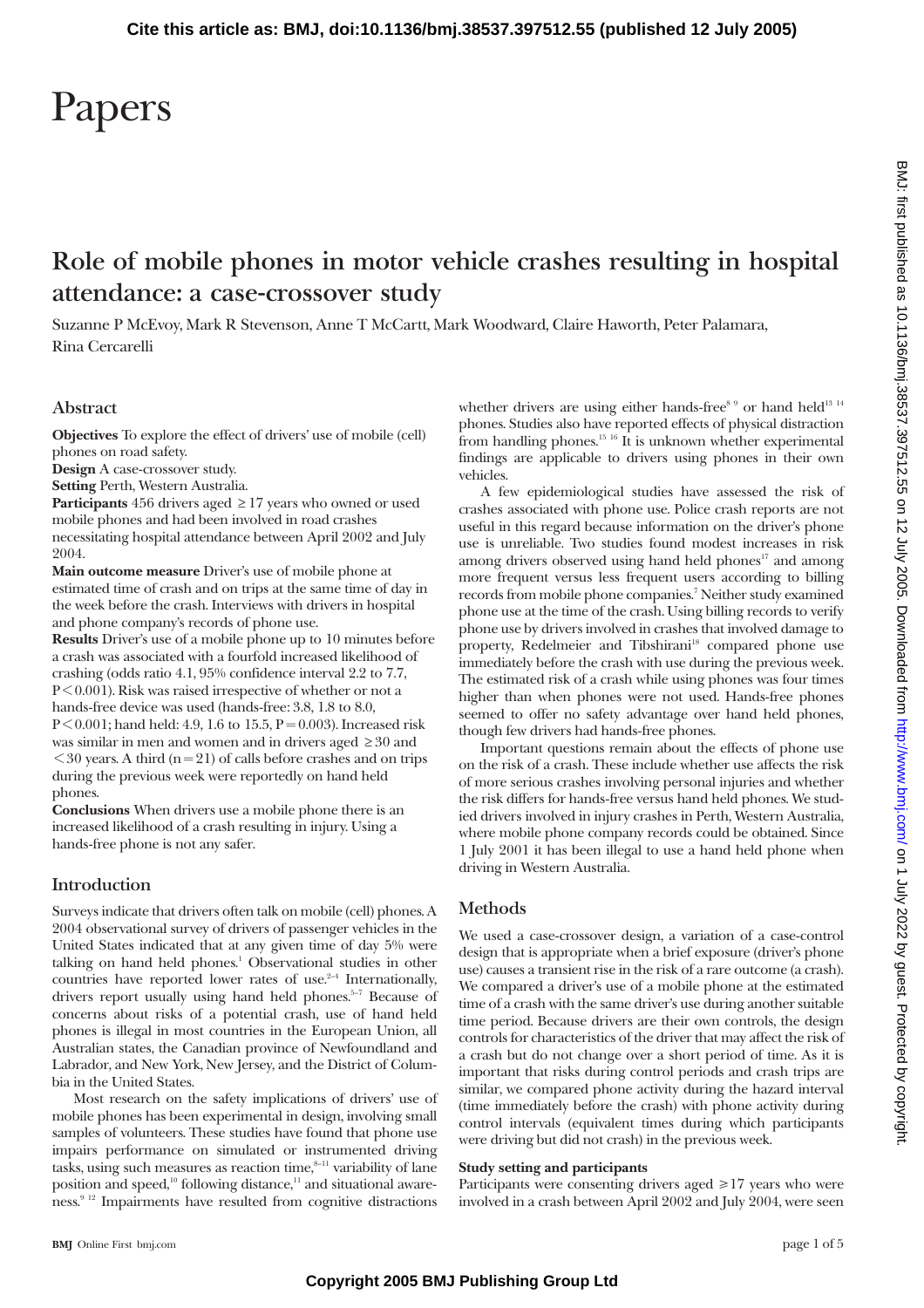in one of three main hospital emergency departments in the metropolitan area, and reported owning or using a mobile phone. Research officers recruited drivers in emergency departments from Monday to Friday between 8 am and 9 pm. We also included the few people who were admitted to hospital or remained in the emergency department after a weekend or overnight crash. We excluded motorcyclists and cyclists, those who sustained moderate or serious head injuries, those involved in crashes involving a fatality, and those with poor English. Drivers who were taken to hospital by ambulance were identified by using a real time automatic text messaging service from the sole road transport ambulance provider. Those who were transported by other means were identified through contact three times a day with hospitals during recruitment hours.

#### **Data collection**

We interviewed drivers after medical or nursing staff permitted access and collected data on demographics, usual patterns of driving and mobile phone use, description of crash and preceding events (including phone use), and type of phone. We sought additional information regarding crashes and injuries from medical records. We accessed records of participants' mobile phone use for two hours before and after the crash as well as for the same time window during three control periods (24 hours, 72 hours, and 7 days before the crash). Phone activity was defined as calls made or received and text messages sent. Voice mail and text messages received were excluded unless drivers confirmed that they checked these while they were driving. Drivers reported what type of phone they used. If there was a handsfree device in the vehicle, irrespective of its use during the hazard and control periods, this was considered as hands-free phone use. Drivers were not asked what type of phone they used during the crash trip because of concerns about the veracity of responses and hospital concerns about legal issues because at the time it was illegal to use hand held phones while driving.

The three major telecommunication networks (Optus, Telstra, and Vodafone) provided records of relevant phone activity for consenting participants.

# **Time of crash**

Time of crash was estimated from several sources, including emergency response records, medical records, and self report from drivers interviewed in hospital; the latter sometimes included a review of call records stored on the drivers' phones. For most cases, we used the earliest reported time to reduce the misclassification of calls made after the crash as occurring before. We also compared data from the phone company with self reported data. In the event of discrepancies, we followed up participants by telephone and re-checked mobile phone data. If a participant reported a single call after the crash and mobile phone data recorded a single call that seemed to have been placed just before the crash, we assumed that the crash time was imprecise and the call was classified as after the crash. Thus, if this procedure biased the results, it would be expected to favour the null hypothesis that phone use was not associated with risk of crash.

#### **Hazard and control intervals**

The hazard interval was defined as the 10 minute period before the crash. For drivers who had driven for less than 10 minutes when a crash occurred, we considered only the phone activity while the participant was driving on the assumption that activity before driving would not have influenced risk of a crash. We compared phone activity during a hazard interval with activity during control interval(s) of the same time and duration 24

hours, 72 hours, and 7 days before the crash when drivers confirmed, during the interview, that they had been driving. We analysed a hazard or control interval of up to 5 minutes to test the robustness of the results.

#### **Statistical analysis**

Before the study started, we estimated the sample size using prevalence data from an observational survey.<sup>2</sup> We conducted matched analyses using conditional logistic regression to calculate the odds of having an injury crash in association with mobile phone use.<sup>19</sup> The primary analysis involved 1:multiple  $(1:M)$  matching<sup>20</sup>: phone use during the hazard interval for any driver was compared with between one and three control intervals depending on whether the driver reported driving during those control intervals. We excluded participants who denied driving during any control interval. Paired analyses were conducted as sensitivity analyses; a hazard interval was compared with a single control interval (24 hours, 72 hours, or 7 days) according to a participant's reported driving during each interval. We calculated odds ratios, 95% confidence intervals, and P values with Stata version 8 (StataCorp, College Station, TX). Subgroup analyses based on sex, age group, and phone type (hand held or hands-free) used 1:M matching. Odds ratios for subgroups were compared with a  $\chi^2$  test with one degree of freedom.

# **Results**

Of 1625 drivers approached, 454 (28%) did not own or use mobile phones, 133 (8%) met another exclusion criterion, and 97 (6%) declined participation. The 941 (58%) remaining drivers were interviewed, and mobile phone activity records of 744 (79%) were available. Reasons for non-availability of records included refusal to allow access  $(n = 70)$ , use of company phones  $(n=47)$ , phone data not accessible  $(n=35)$ , other owner  $(n=24)$ , and inability to recall phone number  $(n=21)$ . Among drivers with available phone records, 456 (61%) verified driving during at least one control interval. These were the study subjects and the basis of the case-crossover analyses. Tables 1 and 2 summarise characteristics of drivers and crashes for drivers who completed interviews, interviewed drivers with available phone records, and the case-crossover drivers.

Most participants ( $n = 423, 93\%$ ) had at least one injury and  $44\%$  (n = 201) had two or more. Injuries included sprains and strains (n = 252, 55%), haematomas and bruising (n = 149, 33%), abrasions and lacerations ( $n = 94$ , 21%), fractures and dislocations (n = 65, 14%), minor head injuries (n = 35, 8%), internal organ injuries to chest or abdomen  $(n = 14, 3\%)$ , and spinal injuries ( $n = 8, 2\%$ ). Injuries were predominantly mild to moderate in severity.

Despite owning or using mobile phones,  $28\%$  (n = 126) of participants said they never used the phone while driving. Of those (72%) who reported using a phone while driving, the proportion with hands-free devices ranged from  $60\%$  (n = 134) for those who occasionally used a phone while driving to 82%  $(n=37)$  for those who often did.

In total, about half the participants ( $n = 238, 52\%$ ) reported having hands-free devices in their vehicles, including earpieces  $(n = 164, 36%)$ , fully installed hands-free car kits  $(n = 45, 10%)$ , headsets ( $n = 20$ , 4%), and speaker phones on handsets ( $n = 9$ , 2%; table 1). Only 6%  $(n=29)$  had phones with voice activation features. Thirty drivers with a hands-free device in their vehicles (13%) said they never used a phone while driving; 159 (67%) reported using the hands-free device for phone activity when driving at least 90% of the time; and only  $21(9%)$  reported using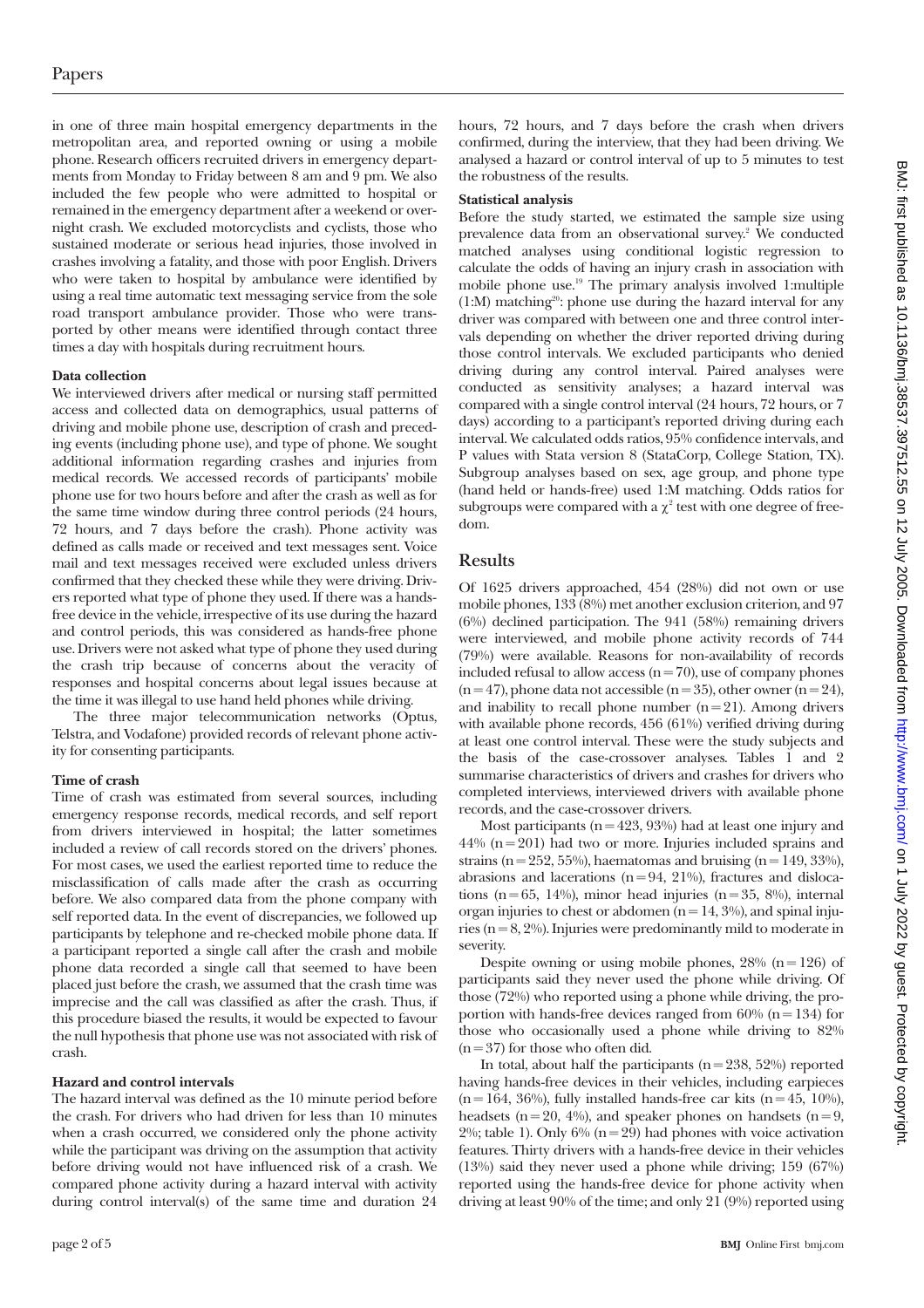**Table 1** Characteristics of drivers based on interview. Figures are numbers (percentages) of participants

|                                      | <b>Drivers interviewed</b><br>$(n=941)$ | Drivers with phone<br>activity records<br>$(n=744)$ | Drivers in<br>case-crossover<br>analysis* (n=456) |
|--------------------------------------|-----------------------------------------|-----------------------------------------------------|---------------------------------------------------|
| Men                                  | 441 (46.9)                              | 335 (45.0)                                          | 192 (42.1)                                        |
| Age (years):                         |                                         |                                                     |                                                   |
| 17-29                                | 443 (47.1)                              | 356 (47.8)                                          | 220 (48.2)                                        |
| $30 - 49$                            | 340 (36.1)                              | 277 (37.2)                                          | 169 (37.1)                                        |
| >50                                  | 158 (16.8)                              | 111 (15.0)                                          | 67 (14.7)                                         |
| Driving experience (years):          |                                         |                                                     |                                                   |
| $0 - 9$                              | 438 (46.5)                              | 350 (47.0)                                          | 217 (47.6)                                        |
| $10 - 19$                            | 199 (21.1)                              | 167 (22.4)                                          | 100 (21.9)                                        |
| $20 - 29$                            | 145 (15.4)                              | 111 (14.9)                                          | 71<br>(15.6)                                      |
| >30                                  | 159 (16.9)                              | 116 (15.6)                                          | 68 (14.9)                                         |
| Type of mobile phone in vehicle:     |                                         |                                                     |                                                   |
| Hand held                            | 475 (50.5)                              | 373 (50.1)                                          | 218 (47.8)                                        |
| Fully installed<br>hands-free kit    | 103 (10.9)                              | 77 (10.3)                                           | 45 (9.9)                                          |
| Earpiece                             | 314 (33.4)                              | 250 (33.6)                                          | 164 (35.9)                                        |
| Headset                              | 35(3.7)                                 | 32(4.3)                                             | 20(4.4)                                           |
| Speaker phone on<br>handset          | 12(1.3)                                 | 11(1.5)                                             | 9(2.0)                                            |
| Other hands-free<br>device           | 2(0.2)                                  | 1(0.1)                                              |                                                   |
| Mobile phone use while driving:      |                                         |                                                     |                                                   |
| Never use                            | 296 (31.5)                              | 229 (30.8)                                          | 126 (27.6)                                        |
| Occasionally use                     | 425 (45.2)                              | 352 (47.3)                                          | 225 (49.3)                                        |
| Sometimes use                        | 135 (14.3)                              | 94 (12.6)                                           | 60 (13.2)                                         |
| Frequently use                       | 85 (9.0)                                | 69 (9.3)                                            | 45 (9.9)                                          |
| Carrying phone on trip               | 827 (87.9)                              | 666 (89.5)                                          | (90.1)<br>411                                     |
| Reported using<br>phone before crash | 72 (7.7)                                | 62 (8.3)                                            | 32(7.0)                                           |
| Reported using<br>phone after crash  | 432 (45.9)                              | 358 (48.1)                                          | 234 (51.3)                                        |
| Regular weekly<br>driving pattern    | 678 (72.1)                              | 550 (73.9)                                          | 362 (79.4)                                        |
| Automatic transmission<br>in vehicle | 471 (50.1)                              | 381 (51.2)                                          | 228 (50.0)                                        |

\*Those with available records on mobile phone activity who reported driving during at least one control interval.

it less than half the time. Thus, of drivers who had hands-free devices and reported using a phone while driving, almost all said they generally used these devices.

Most drivers  $(n = 411, 90\%)$  were carrying their mobile phones during the crash trips (table 1), and  $7\%$  (n = 32) said they used the phone sometime during that trip. About half  $(n=234,$ 51%) reportedly used their phones at least once after crashing, most commonly to contact family members  $(n = 152, 65\%)$ . friends ( $n = 53$ , 23%), workplace ( $n = 42$ , 18%), and emergency services ( $n = 31, 13%$ ).

Of the 456 participants, 192 (42%) had driven during one control interval, 183 (40%) had driven during two, and 81 (18%) had driven during all three. This resulted in 456 case intervals and 801 control intervals available for analysis with multiple control periods. Phone records indicated that 40 of the 456 subjects (9%) used mobile phones during the hazard interval (that is, up to 10 minutes before the crash). Phones were used during 3%  $(n=25)$  of the 801 multiple control intervals. Based on the reported availability of hands-free devices, about one third  $(n=13)$  of calls during the hazard interval and one third  $(n=8)$ of calls during control intervals were on hand held phones. Of drivers with hands-free devices who used their phones during the hazard interval,  $89\%$  (n = 24) reported that they used their hands-free devices for phone activity when driving at least 90% of the time.

**Table 2** Characteristics of crashes. Figures are numbers (percentages) of participants

|                                  | <b>Drivers interviewed</b><br>$(n=941)$ | Drivers with phone<br>activity records<br>$(n=744)$ | Drivers in<br>case-crossover<br>analysis $*$ (n=456) |
|----------------------------------|-----------------------------------------|-----------------------------------------------------|------------------------------------------------------|
| Day of crash:                    |                                         |                                                     |                                                      |
| Monday                           | 154<br>(16.4)                           | 124<br>(16.7)                                       | 73 (16.0)                                            |
| Tuesday                          | 188 (20.0)                              | 142 (19.1)                                          | 101<br>(22.1)                                        |
| Wednesday                        | 174 (18.5)                              | 136 (18.3)                                          | 86 (18.9)                                            |
| Thursday                         | 174 (18.5)                              | 149 (20.0)                                          | 94 (20.6)                                            |
| Friday                           | 187 (19.9)                              | 145 (19.5)                                          | 80 (17.5)                                            |
| Saturday                         | 34<br>(3.6)                             | (3.2)<br>24                                         | 9<br>(2.0)                                           |
| Sunday                           | 30<br>(3.2)                             | 24<br>(3.2)                                         | (2.9)<br>13                                          |
| Time of crash (24 hour clock):   |                                         |                                                     |                                                      |
| 0500-0959                        | 251<br>(26.7)                           | 202 (27.2)                                          | 150 (32.9)                                           |
| 1000-1459                        | 283 (30.1)                              | 212 (28.5)                                          | 122 (26.8)                                           |
| 1500-1959                        | 346<br>(36.8)                           | 281<br>(37.8)                                       | 165 (36.2)                                           |
| 2000-0459                        | 61<br>(6.5)                             | 49<br>(6.6)                                         | 19<br>(4.2)                                          |
| Weather conditions:              |                                         |                                                     |                                                      |
| Fine                             | 686 (72.9)                              | 539 (72.4)                                          | 330 (72.4)                                           |
| Overcast                         | 147<br>(15.6)                           | 121<br>(16.3)                                       | 81<br>(17.8)                                         |
| Rain                             | 108 (11.5)                              | 84<br>(11.3)                                        | 45<br>(9.9)                                          |
| Trip length before crash (mins): |                                         |                                                     |                                                      |
| $\leq 10$                        | 593 (63.0)                              | 479<br>(64.4)                                       | 288 (63.2)                                           |
| $11 - 60$                        | 318 (33.8)                              | 244 (32.8)                                          | 159 (34.9)                                           |
| >60                              | 26 (2.8)                                | (2.3)<br>17                                         | 8(1.8)                                               |
| Unknown                          | 4(0.4)                                  | 4<br>(0.5)                                          | 1<br>(0.2)                                           |
| Vehicles involved:               |                                         |                                                     |                                                      |
| Single                           | 139<br>(14.8)                           | 108 (14.5)                                          | 49<br>(10.7)                                         |
| Multiple                         | 802<br>(85.2)                           | 636 (85.5)                                          | 407<br>(89.3)                                        |
| Site of crash impact:            |                                         |                                                     |                                                      |
| Rear end                         | 141<br>(15.0)                           | 112<br>(15.1)                                       | 73 (16.0)                                            |
| Front end                        | 504<br>(53.6)                           | 400<br>(53.8)                                       | 247<br>(54.2)                                        |
| Side impact                      | $104$ $(11.1)$                          | 85 (11.4)                                           | 46<br>(10.1)                                         |
| Multiple impact                  | 112 (11.9)                              | 90 (12.1)                                           | 63 (13.8)                                            |
| Rollover, other                  | 45<br>(4.8)                             | 35 (4.7)                                            | 17(3.7)                                              |
| Unknown                          | 35<br>(3.7)                             | 22<br>(3.0)                                         | 10(2.2)                                              |
| Driver factors:                  |                                         |                                                     |                                                      |
| Speed†                           | 155<br>(16.5)                           | 121<br>(16.3)                                       | 64 (14.0)                                            |
| Alcohol                          | 44<br>(4.7)                             | 36<br>(4.8)                                         | 13(2.9)                                              |
| Drugs                            | 19 (2.0)                                | 15(2.0)                                             | 10(2.2)                                              |
| Fatigue                          | 30(3.2)                                 | 24<br>(3.2)                                         | 15(3.3)                                              |

\*Those with available mobile phone activity records who reported driving during at least one control interval.

†Defined as factor if at least one vehicle was reportedly exceeding posted speed limit.

Mobile phone use within the period during and up to 10 minutes before the estimated time of the crash was associated with a fourfold increase in the likelihood of crashing (odds ratio 4.1, 95% confidence interval 2.2 to  $7.7$ ,  $P < 0.001$ ) (table 3). Similar results were obtained when we analysed only the interval up to 5 minutes before a crash  $(3.6, 1.8 \text{ to } 7.0, P \le 0.001)$ . Analyses with paired matching to compare the hazard interval with an equivalent single control interval also showed significant associations between mobile phone use and the likelihood of a crash, similar in magnitude to the association with 1:M matching (table 3).

Sex, age group, or type of mobile phone did not affect the association between phone use and risk of crash  $(P > 0.05)$  (table 4). In particular, both hand held and hands-free phone use while driving was associated with increased risk (4.9, 1.6 to 15.5,  $P = 0.003 \, v \, 3.8$ , 1.8 to  $8.0, P \leq 0.001$ , respectively).

#### **Discussion**

A person using a mobile phone when driving is four times more likely to have a crash that will result in hospital attendance. Sex,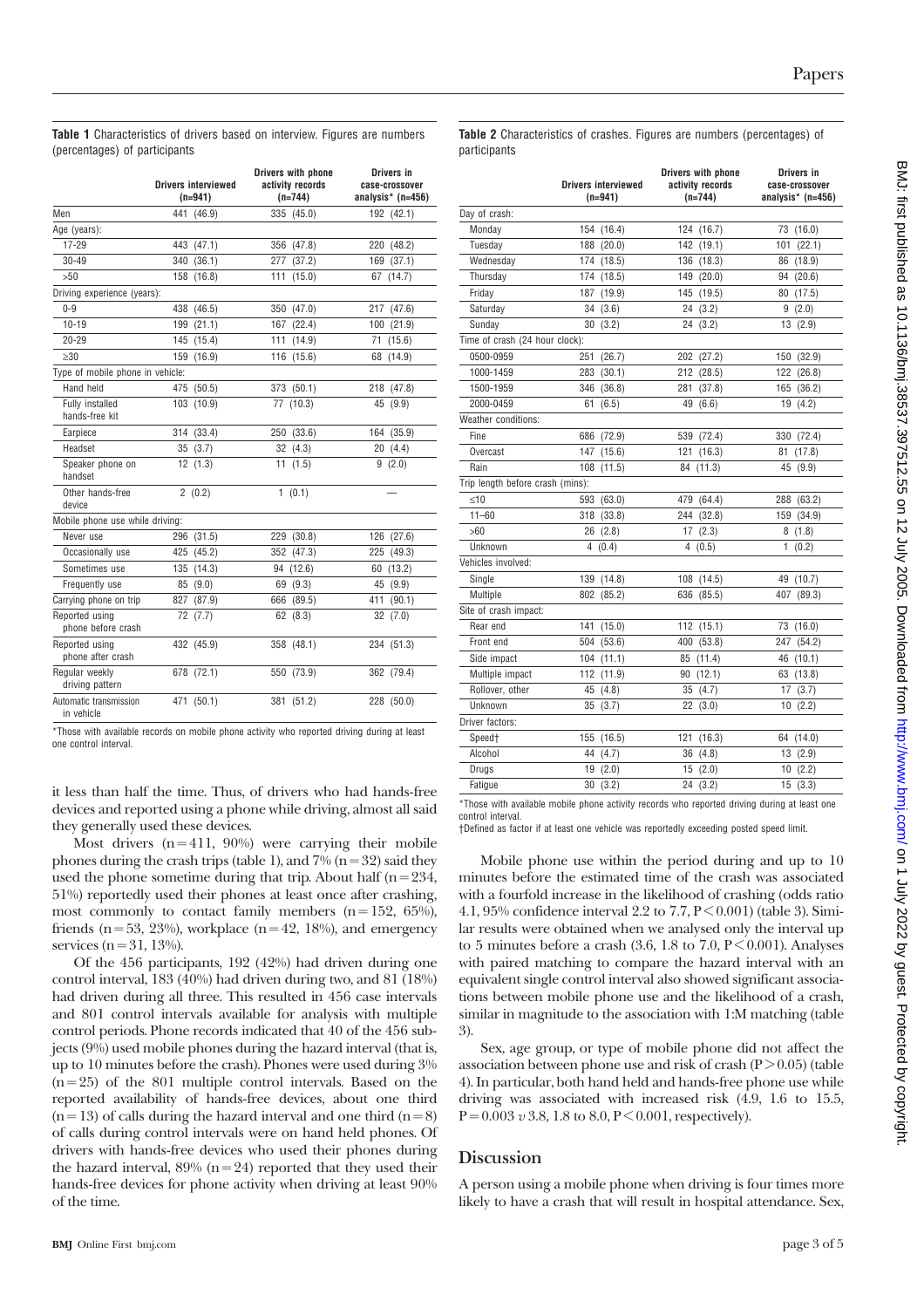| Type of matching                 | Hazard interval (up to 10 minutes before crash) |             | Control driving interval(s) |       |                               |
|----------------------------------|-------------------------------------------------|-------------|-----------------------------|-------|-------------------------------|
|                                  | <b>Drivers using phones</b>                     | All drivers | <b>Drivers using phones</b> | Total | Odds ratio (95% CI)           |
| 1:M (multiple control intervals) | 40                                              | 456         | 25                          | 801   | 4.1 $(2.2 \text{ to } 7.7)$   |
| 1:1 (24 hours before crash)      | 26                                              | 248         | 10                          | 248   | $3.7$ $(1.5 \text{ to } 9.0)$ |
| 1:1 (72 hours before crash)      | 15                                              | 227         |                             | 227   | 4.7 (1.3 to 16.2)             |
| 1:1 (7 days before crash)        | 32                                              | 326         |                             | 326   | 4.5 (1.9 to 10.9)             |

**Table 3** Risk of injury crash and use of mobile phone while driving

age group, or availability of a hands-free device do not influence the increased likelihood of a crash. In this study, we measured the seriousness of crashes by participants' injuries; almost all had at least one injury and almost half had two or more.

# **Comparison with other research**

Some authors have suggested that drivers who use mobile phones while driving may inherently take more risks than other drivers.17 This may be true, but the case-crossover design of this study controlled for risk taking and other characteristics of drivers that may affect risk but do not change over a short period of time.

Our findings are similar to those reported by Redelmeier and Tibshirani, whose case-crossover study found a fourfold increased risk of crashes that result in damage to property associated with phone use.18 These similar findings occurred despite some notable differences in the methods of the studies. In our study we collected and reconciled, where possible, both drivers' reports of phone use before crashes and data from phone companies. Because of the higher proportion of drivers with handsfree devices in our study, we were able to estimate the risk of crashes associated with hands-free and hand held phones. We assumed that phone use could have influenced risk of crash only when participants were driving, and participants included only those drivers who reported in their initial interviews that they had been driving during at least one control interval. Redelmeier and Tibshirani did not initially collect information on driving during control intervals.18 They adjusted estimates of risk based on information from a separate pilot study and from interviews with a small subset of participants conducted a year after the crash. Some researchers questioned whether these adjustments adequately addressed the issue.<sup>21 22</sup> While our approach did not remove the potential for recall bias, it probably reduced it. The lengths of hazard and corresponding control intervals in our study were not fixed, as used by Redelmeier and Tibshirani,<sup>18</sup> but varied up to 10 minutes according to the duration of the driving trip in which a crash occurred. As  $63\%$  (n = 288) of drivers reported a trip length of 10 minutes or less before crashing this could have been an important consideration.

# **Limitations**

The precise time of the crash may not be known with absolute certainty, and the possibility of misclassifying calls after the crash as those before the crash was a concern. We minimised misclassi-

fication bias by subsequent verification of self report and mobile phone records when these sources differed. This did not eliminate the possibility that for legal or social reasons participants said they had not used the phone before crashing. The overall effect of non-reporting would have been to bias the result toward the null hypothesis, thereby underestimating the risk of phone use. Participation rates were high, and we did not identify important differences among drivers who were interviewed, drivers whose phone records were obtained, and study participants. However, it is possible that drivers who refused to take part or refused access to phone records differed from our remaining participants. Again, the overall effect would have been to bias the result toward the null hypothesis.

We took care to verify that participants were driving during the hazard and control intervals, but circumstances of the control driving intervals may have differed from the crash driving interval, and the findings point to a statistical rather than causal association. Our results, however, reflect those reported by Redelmeier and Tibshirani,<sup>18</sup> as well as those from the numerous experimental studies.<sup>8-12</sup>

The distracting effects of different types of hands-free phones may not be equivalent—for example, searching for an earpiece to answer an incoming call may be more distracting than answering a phone mounted in a hands-free kit. Although voice activated units are becoming more common, only 6% of mobile phone users in our study had phones with this feature. The sample size was not large enough to assess whether certain types of hands-free devices, including fully hands-free, might be safer than other types.

# **Policy implications**

Mobile phone use while driving may result in physical or cognitive distraction. In an effort to minimise the effects of handling phones, many jurisdictions, including Western Australia, have laws prohibiting the use of hand held phones while driving. Although not based on rigorous sampling methods, periodic roadside observations conducted in Perth before, during, and after our study indicated that about 2% of drivers were illegally using hand held phones. Furthermore,  $37\%$  (n = 122) of participants who reported using phones while driving, at least on occasion, reported not having a hands-free device in their vehicle.

Studies of laws prohibiting use of hand held phones in the US found that such use declined significantly in the first few

**Table 4** Risk of injury crash and mobile phone use, using multiple control intervals, by sex, age group, and hands-free and hand held phones

|                       | Hazard interval (10 minutes before crash) |             | Control driving interval(s) |       |                               |
|-----------------------|-------------------------------------------|-------------|-----------------------------|-------|-------------------------------|
|                       | <b>Drivers using phones</b>               | All drivers | <b>Drivers using phones</b> | Total | Odds ratio (95% CI)           |
| Men                   | 19                                        | 192         | 13                          | 352   | 5.2 (1.9 to 14.4)             |
| Women                 | 21                                        | 264         | 12                          | 449   | $3.5$ $(1.6 \text{ to } 7.7)$ |
| Age group (years):    |                                           |             |                             |       |                               |
| $30$                  | 19                                        | 220         | 12                          | 373   | $3.9$ $(1.6 \text{ to } 9.4)$ |
| $\geq 30$             | 21                                        | 236         | 13                          | 428   | 4.3 (1.8 to 10.5)             |
| Type of mobile phone: |                                           |             |                             |       |                               |
| Hand held             | 13                                        | 218         |                             | 377   | 4.9 $(1.6 \text{ to } 15.5)$  |
| Hands-free            | 27                                        | 238         | 17                          | 424   | $3.8$ $(1.8 \text{ to } 8.0)$ |